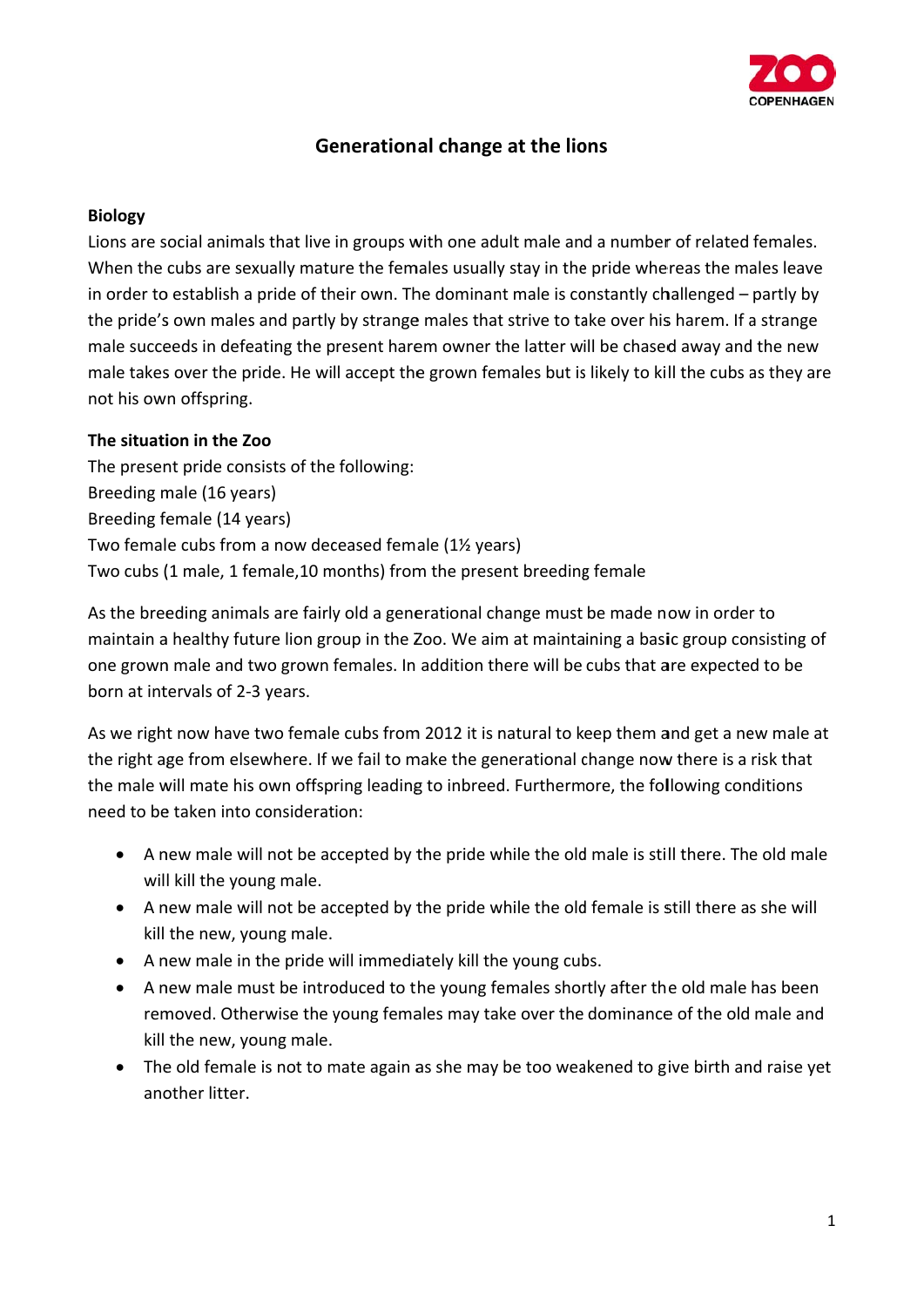

The above five points describe natural lion behavior that may seem tough but which is necessary in nature in order to secure a strong pride with the best chances of survival.

The consequence of this is:

**To be kept t:** Two young females (1½ years)

**To be euth hanized:** Old male ( 16 yeaars) Old female (14 years) Youngest cubs (1,1) (10 months)

**To be acqu uired:** Young male from Givskud Zoo, almost 3 years old

## **Process**

The old male is taken out now to avoid the risk of him mating his own offspring from 2012.

It is important to introduce a new male as soon as possible as he is young and therefore lacks the authority of an old male. If the young females spend a long period of time without a male, it may be difficult for a new, young male to enter the pride as the females grow too territorial. Therefore a period without a male is not an option.

However, a new male cannot be introduced to the pride as long as the old female is still present. Therefore she must be put down - due to her age she is already living on borrowed time. If she is put down we have to take the two youngest cubs (from 2013) as well as they are not yet able to manage on their own - particularly if a new male is introduced to the pride.

#### **Questions**

Why can't you wait until the youngest cubs are old enough to be sent off to another zoo? If we wait there is a risk that the male mates his own offspring, or - if he is put down now - that it will take too long before a new male can be introduced to the pride. Furthermore, the chance of sending the youngest cubs off to another zoo is very slim, and in that case we would just be putting off the inevitable that we initially accepted in order to maintain natural breeding behavior among the lions.

Why can't you put down the male and let the others live until the youngest cubs are old enough to *be transfer rred to anot ther zoo?*

Because the two half-grown females would then grow too territorial and thereby not allow a new,